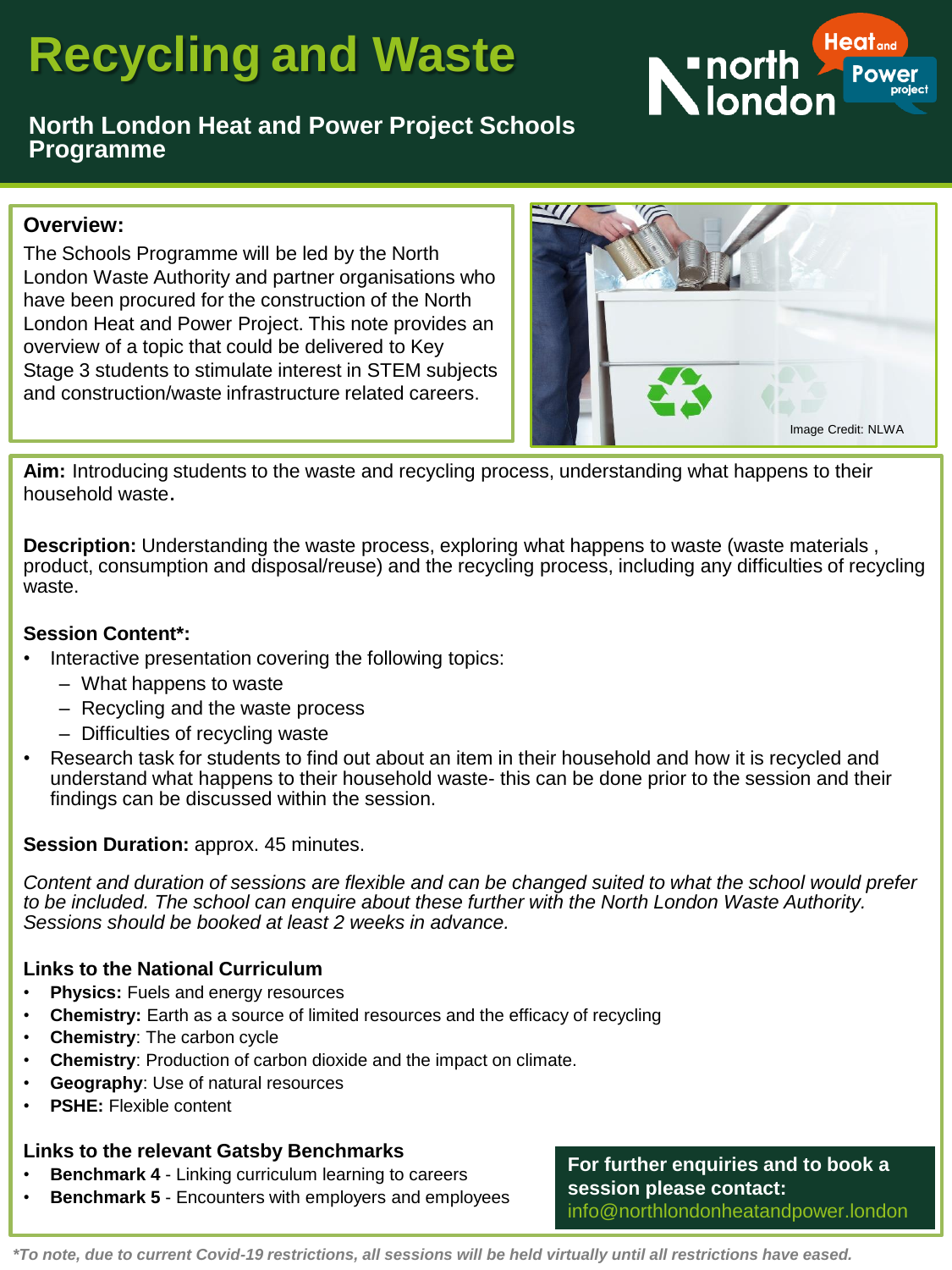# **Energy From Waste**



# **North London Heat and Power Project Schools Programme**

#### **Overview:**

The Schools Programme will be led by the North London Waste Authority and partner organisations who have been procured for the construction of the North London Heat and Power Project. This note provides an overview of a topic that could be delivered to Key Stage 3 students to stimulate interest in STEM subjects and construction/waste infrastructure related careers.



**Aim:** Introducing students to the process of production of energy from waste, including comparisons to other sources of energy, and its environmental and climate benefits.

**Description:** Understanding the process of producing energy from waste, exploring its environmental and climate benefits as well as how the process compares to other sources of energy. This will include an overview of the EcoPark and Energy Recovery Facility being built as part of the North London Heat and Power Project.

#### **Session Content\*:**

- Interactive presentation providing an overview of the EcoPark and Energy Recovery facility, including;
	- Role of the EcoPark including videos of the site and how it will operate
	- Energy from Waste process and it's product
	- Climate and environmental benefits
- Research task for students to find out about existing Energy from Waste facilities and their environmental and climate benefits, students can complete this task prior to the session. During the session there will be an opportunity for students to debate or discuss climate change matters that are important to students relating it to waste and energy.

#### **Session Duration:** approx. 45 minutes.

*Content and duration of sessions are flexible and can be changed suited to what the school would prefer to be included. The school can enquire about these further with the North London Waste Authority. Sessions should be booked at least 2 weeks in advance.* 

#### **Links to the National Curriculum**

- **Physics:** Domestic fuel bills, fuel use and costs
- **Physics:** Fuels and energy resources
- **Chemistry**: The carbon cycle
- **Chemistry**: Production of carbon dioxide and the impact on climate.
- **PSHE:** Flexible content

#### **Links to the relevant Gatsby Benchmarks**

- **Benchmark 4 Linking curriculum learning to careers**
- **Benchmark 5**  Encounters with employers and employees

**For further enquiries and to book a session please contact:**  info@northlondonheatandpower.london

*\*To note, due to current Covid-19 restrictions, all sessions will be held virtually until all restrictions have eased.*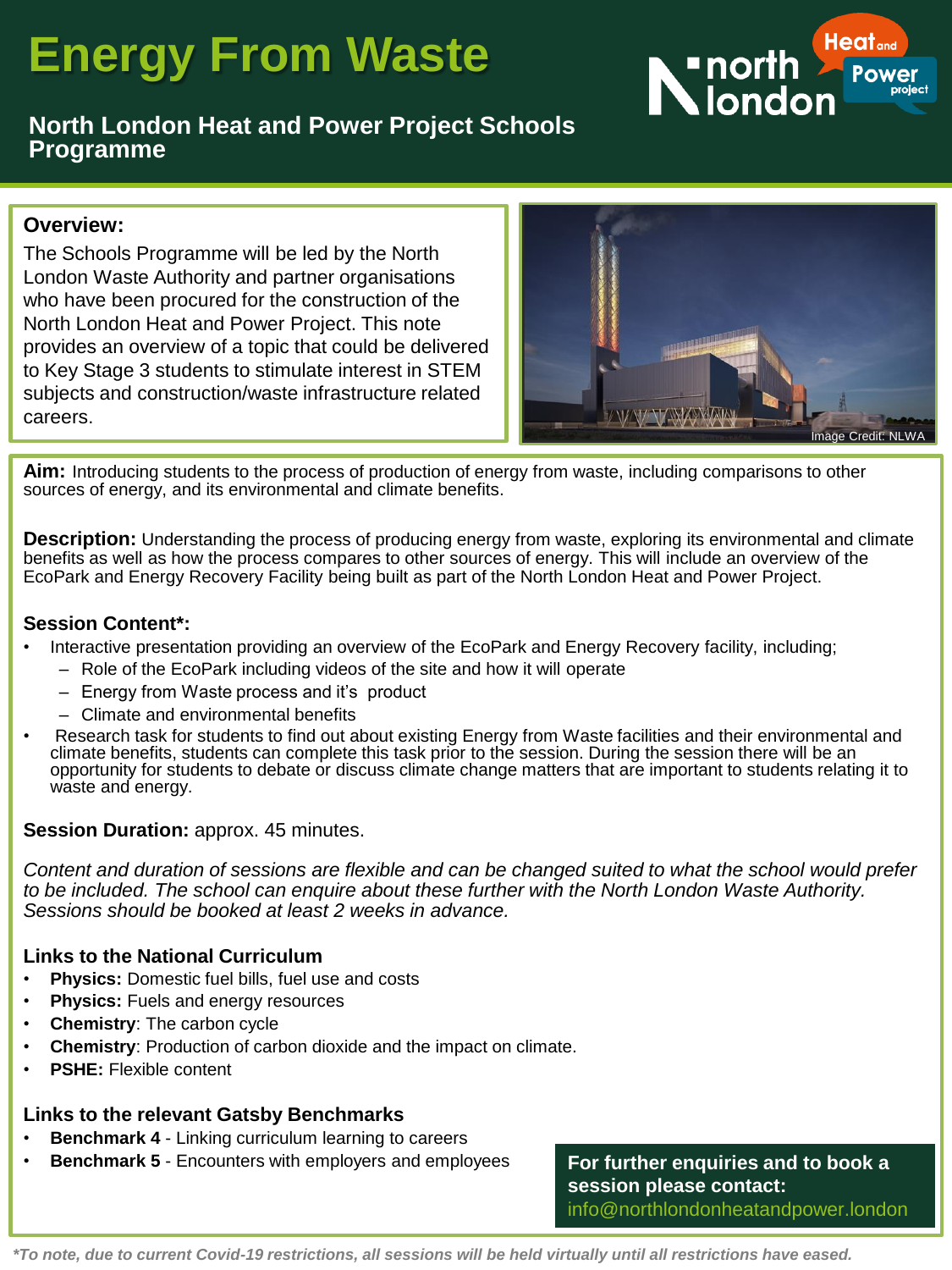# **Delivering a large-scale construction project**

**North London Heat and Power Project Schools Programme** 

# **Overview:**

The Schools Programme will be led by the North London Waste Authority and partner organisations who have been procured for the construction of the North London Heat and Power Project. This note provides an overview of a topic that could be delivered to Key Stage (KS) 3, KS4 and KS5 students to stimulate interest in STEM subjects and construction/waste infrastructure related careers.

# **Links to the National Curriculum**

**PSHE:** Flexible content

**Geography:** Economic activity in the primary to quaternary sectors

# **Links to the relevant Gatsby Benchmarks**

**Benchmark 5** - Encounters with employers and employees **Benchmark 6** - Experiences of workplaces

**Aim:** Introducing students to the project lifecycle of a major construction project, focusing of the variety of activities involved in a project of this type and size.

**Description:** Understanding the process of delivering. a large-scale construction project, the stages of the project lifecycle as well as the various professions involved in the delivery.

# **Session Content\*:**

- Interactive presentation on:
	- stages of the project from inception/planning to design and delivery with real life examples to show students.
	- Talk through models used to design the site
	- Local community engagement
	- Sustainable construction practices
- Task for students to take a fictional project through the *the North London Waste Authority. Sessions should be*  design and construction stages, including various scenarios that may occur in reality and that students would have to solve, ensuring the project is delivered on time. The brief can delivered during the session, students then go away and put together a proposal over a week and then present to the North London Waste Authority in a follow up session.



- Task where students try identifying sustainable materials or something similar in their household or close to where they live and conduct research on the sustainability of the material and how it is used for construction.
- There could be a potential in the long term to take students onto site to show them first-hand the processes being undertaken on-site.

**Session Duration:** approx. 45 minutes.

*Content and duration of sessions are flexible and can be changed suited to what the school would prefer to be included. The school can enquire about these further with booked at least 2 weeks in advance.* 

> **For further enquiries and to book a session please contact:**  info@northlondonheatandpower.london

*\*To note, due to current Covid-19 restrictions, all sessions will be held virtually until all restrictions have eased.* 



 $\sqrt{2}$ 

騙



录

Design (including getting bids)

Procurement

**Pre-Construction**